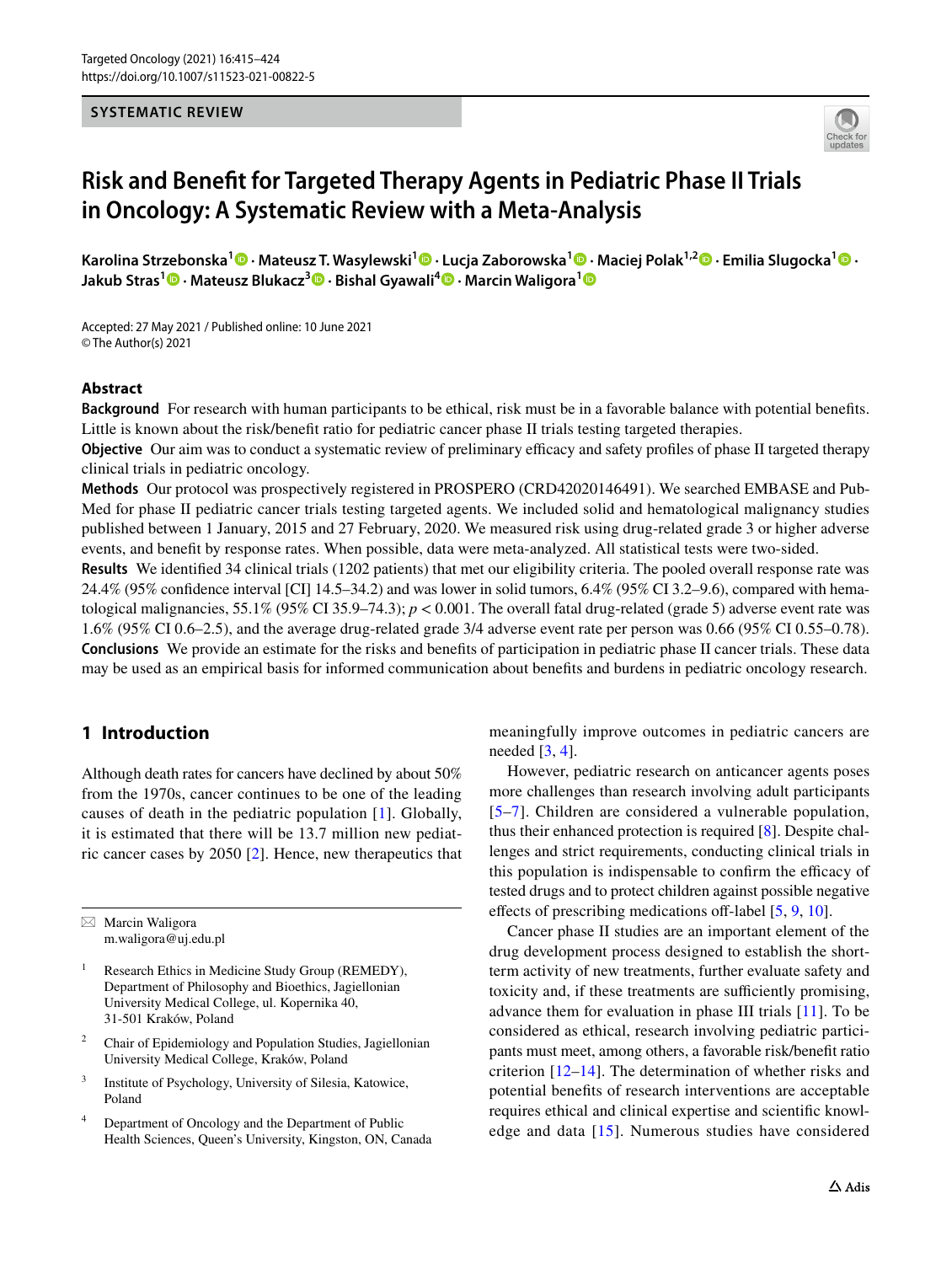## **Key Points**

We conducted a systematic review of activity and safety profles of phase II targeted therapy clinical trials in pediatric oncology.

The pooled overall response rate was 24.4%. The average drug-related grade 3/4 adverse event rate per person was 0.66. The overall drug-related fatal (grade 5) adverse event rate was 1.6%.

These estimates of risks and benefts are helpful to make an informed decision about participation in phase II pediatric oncology trials testing targeted therapies.

adverse events (AEs) and response rates of anticancer agents in phase I adults as well as pediatric clinical trials [[16–](#page-8-14)[20\]](#page-8-15); others focused on the risks and benefts of particular drugs [\[21,](#page-8-16) [22](#page-8-17)] or interventions in specific cancer types [\[23](#page-8-18), [24](#page-8-19)]. Historically, targeted drugs are considered to have a better toxicity profle than chemotherapy agents [[25,](#page-8-20) [26\]](#page-8-21). Yet, little is known about the risk-beneft profle for pediatric phase II oncology trials of targeted drugs. We conducted a systematic review and meta-analysis to systematically assess the risks and benefts for pediatric participants in contemporary phase II oncology clinical trials testing targeted therapies.

# **2 Methods**

The study protocol was prospectively registered in PROS-PERO (CRD42020146491) [[27\]](#page-8-13). We followed the Preferred Reporting Items for Systematic Reviews and Meta-analyses guidelines.

# **2.1 Search Strategy**

We systematically searched PubMed and EMBASE for relevant articles and abstracts published between 1 January, 2015 and 27 February, 2020, using strategies that included keywords and suggested MeSH and Emtree entry terms, their synonyms, and closely related words (Table 1 of the Electronic Supplementary Material [ESM]). Searches were not limited by language. Our search strategies were checked using the Canadian Agency for Drugs and Technologies in Health peer-review checklist for search strategies [\[28\]](#page-8-22).

We performed a complementary search of ClinicalTrials. gov on 23 June, 2020 to fnd pediatric oncology studies with posted results (LZ, MTW). Then, all studies with registration numbers were searched by two researchers independently (KS, MTW) for additional publications on ClinicalTrials. gov and/or Google Scholar on 3 July, 2020. For a detailed description of the search methodology, see the ESM.

#### **2.2 Study Selection and Eligibility Criteria**

Five researchers (LZ, MTW, KS, ES, MB) performed title and abstract screening for initial study inclusion and four researchers (LZ, MTW, ES, JS) performed full-text screening to determine the fnal list of included studies. The study selection process was conducted independently by two researchers, any disagreements were resolved by discussion, and when necessary an arbiter was involved (MW, BG).

We included pediatric cancer phase II clinical trials that published their results in the last 5 years as well as phase I/II or phase II/III studies (if phase II results were reported separately) investigating targeted therapy agents. Key inclusion criteria were as follows: (1) all or a majority of participants (over 50%) were under 21 years old and/or the study was indicated as pediatric, or results were provided separately for the pediatric population; (2) diagnosis of any malignancy (solid or hematological); and (3) assessment of toxicity and/ or response of targeted therapy or a combination of targeted therapies (monoclonal antibodies or small molecules or antibody drug conjugates [[29\]](#page-8-12)). We excluded studies evaluating: (1) chemotherapy and immunotherapy regimens, or a combination of these with targeted therapy; (2) topical only or regionally administered drugs (i.e., delivered directly to the tumor without any systemic effects); (3) non-pharmacological modalities (e.g., surgery, radiotherapy, gene therapy, stem cell therapy, or any of these combined with targeted therapy); or (4) supportive care without anticancer agents or with other interventions not falling under a targeted therapy category (e.g., antiviral agents). Inclusion and exclusion criteria were defned prospectively in the protocol [[27\]](#page-8-13).

# **2.3 Data Extraction**

We created and piloted a data extraction form. On the basis of the pilot, we refned and prepared the fnal version (available from [https://osf.io/m7fw3/\)](https://osf.io/m7fw3/). Data were extracted from each publication and/or ClinicalTrials.gov study record independently by two reviewers (LZ, MTW, ES, JS). All reviewers received training prior to extraction. Disagreements were resolved by discussion, and when necessary, a third person, an arbiter, was involved (MW). An experienced medical oncologist had a supervisory role (BG). In the case of multiple publications for the same study, the results from the full publication and/or the most recent version were used in the extraction.

From each study, we extracted data related to: study characteristics (e.g., year of results publication, phase, funding, study status), patient characteristics (e.g., age, number of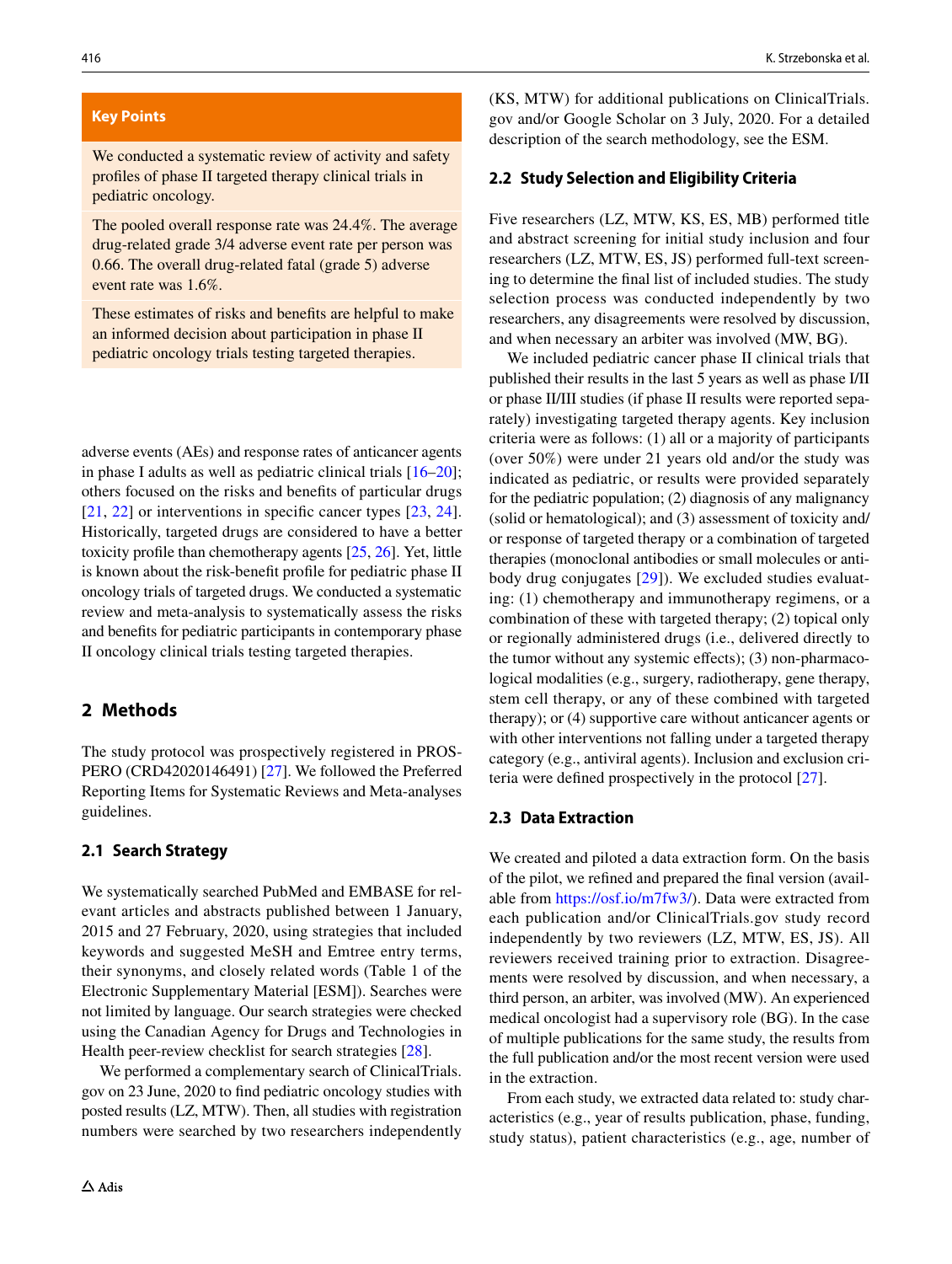enrolled and eligible participants, type of malignancy), intervention (e.g., number and names of investigated drugs), and outcomes (e.g., toxicity, response). For more details, see our extraction form (<https://osf.io/m7fw3/>).

#### **2.4 Data Curation**

Phase II studies do not generally measure survival endpoints; thus, we decided to use the objective response rate as a proxy for the therapeutic beneft [[30\]](#page-8-23). For solid tumor studies, we defned beneft as the proportion of participants with partial and/or complete response (reported separately or as an objective response rate) as defned by study authors. To measure beneft for hematological malignancy studies (except for acute leukemias and chronic myeloid leukemia), we considered any of the various methods of measuring partial and/or complete response (e.g., cytogenetic, hematologic, or molecular). For acute leukemias and chronic myeloid leukemia, we did not count any types of partial responses in our assessment of beneft because anything short of a complete response is not considered a beneft for these malignancies [[31,](#page-8-24) [32\]](#page-8-25).

We defned risk as the proportion of participants experiencing grade 3, 4, or 5 drug-related AEs as defned by the Common Toxicity Criteria for Adverse Events, Version 5.0 (and earlier versions) [[33](#page-8-26)]. An AE was considered as related to the study drug if it was clearly stated by the study authors; expressions such as "AEs at least possibly related to study therapy", "treatment-emergent AEs", and "AEs suspected to be drug related" were also acceptable. In cases where a fatal event was not clearly described as treatment related, we excluded it from our drug-related grade 5 AE rate estimations. All data on AEs in our analysis are treatment related. To compare the risks and benefts, we analyzed a cohort of studies where both drug-related deaths (grade 5 AEs) and responses were clearly reported.

## **2.5 Statistical Analysis**

Pooled response rate, treatment-related fatal (grade 5) AE rate, and treatment-related grade 3/4 AEs rate were calculated within each stratum when more than one study provided data using meta-analytic methods. Modeling with random effects and the restricted maximum likelihood estimator were used to account for between-study heterogeneity.  $I^2$  statistics were calculated to provide a measure of the proportion of overall variation attributable to between-study heterogeneity. Diferences in response rates between the categories of study defnition, number of drugs, and the number of types of malignancies were assessed using the *Q* test for heterogeneity in meta-regression. Pooled response was calculated for categories of publication year (2015–16, 2017–18, and 2019–20) to assess changes over time. *P*-values for trends

in response between 2015 and 2020 were obtained from a meta-regression. A meta-analysis was conducted using the metafor package (R, Version 3.2.3);  $p < 0.05$  was considered statistically signifcant. All tests were two-sided. The average number of treatment-related grade 3 and 4 AEs per person with a 95% confdence interval (CI) was estimated using a Poisson regression model.

# **2.6 Analysis of Both Solid Tumor and Hematological Malignancy Studies**

Because large differences were observed in responses between solid tumors and hematological malignancies, we stratifed our analyses by the type of cancer. For three studies that included both solid and hematological malignancies, patients were separated for response data and, for one study including both these cancer types, we separated data on the drug-related fatal (grade 5) AE rate. The data separation did not infuence response rates or drug-related fatal (grade 5) AEs rates in our analysis.

# **2.7 Risk of Bias Assessment**

Two authors (LZ, MTW) independently assessed the risk of bias for all included studies using the Cochrane risk of bias tools for randomized or non-randomized studies [[34](#page-8-27), [35](#page-9-0)]. Judgments were based on the algorithms proposed by the authors of ROBINS and RoB2 tools, adjusted to ft the specifc aspects of our analysis. Disagreements were resolved by discussion.

# **3 Results**

# **3.1 Clinical Trial and Patient Characteristics**

Our search identifed 8317 references and 7375 remained after the removal of duplicates. We selected 119 full texts for review, of which 31 (concerning 25 clinical trials) met our inclusion criteria. After additional searches on ClinicalTrials.gov and Google Scholar, we included a total of 34 unique clinical trials for extraction (Fig. 1 of the ESM). The list of included studies with malignancy names and agents tested is presented in Table 2 of the ESM.

Among the 34 clinical trials  $(N = 1202)$  included, the majority (28; 82.4%) were phase II trials, five (14.7%) reported results of a phase I/II trial, and one (2.9%) reported a phase II/III trial (Table [1](#page-4-0)). Twenty-seven trials (79.4%) enrolled only pediatric patients, and seven (20.6%) enrolled both children and adults. Twenty-two studies (64.7%) involved only patients with solid tumors, while nine studies (26.5%) involved only patients with hematological malignancies. The vast majority of trials (31; 91.2%) tested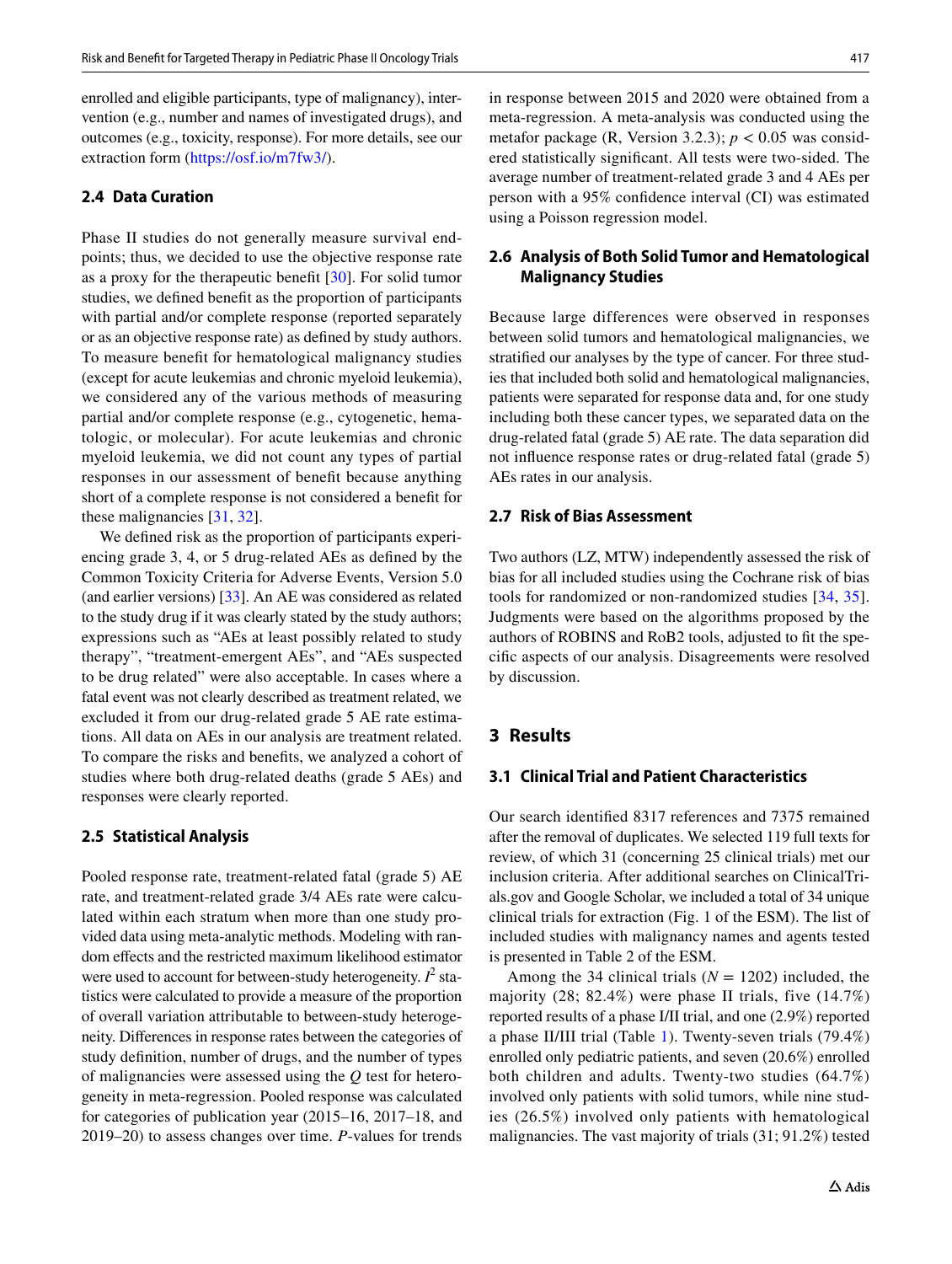monotherapies and three (8.8%) tested combinations of two targeted agents. Twelve studies (35.4%) recommended further drug evaluations, and three (8.8%) were against further testing. Ten trials (29.4%) were funded by private sponsors, 11 (32.4%) by public institutions, and 12 (35.3%) by both private and public sponsors. The majority of the trials (27; 79.4%) were conducted in North America.

In 25 studies, the median age of participants was below 18 years, in three studies, the median age was between 18 and 21 years, and in the remaining six studies, the median age was not reported (Table [2](#page-5-0)). Twenty-one studies used the Lansky/Karnofsky performance scale, two studies used the Eastern Cooperative Oncology Group/World Health Organization/Zubrod scale, and seven studies used both these scales to measure performance status for eligibility.

# **3.2 Beneft**

We analyzed 360 responses reported among 1202 participants enrolled in 34 clinical trials. The pooled overall response rate across all malignancies was 24.4% (95% CI 14.5–34.2;  $I^2 = 98.5\%$ ) (Table [3\)](#page-5-1). The response rate for solid tumors among 670 patients was 6.4% (95% CI 3.2–9.6), while the response rate for hematological malignancies among 522 patients was signifcantly higher: 55.1% (95% CI 35.9–74.3); *p* < 0.001.

We did not fnd a signifcant diference in response rates by the type of trial (Table 3 of the ESM). The response rate in phase II/III trials vs phase I/II trials vs phase II trials was: 40.4% ( $N = 1$ ) vs 33.4% ( $N = 6$ ) vs 22.2% ( $N = 30$ );  $p =$ 0.62. The response rate in seamless phase I/II trials vs phase II trials in solid tumors was:  $10.5\%$  vs  $3.6\%; p = 0.08$ .

We observed higher responses related to the smaller number of types of malignancies included in a study. The response rate was higher in all trials where three or fewer types of malignancies were treated (30.3%) in comparison to the trials with four or more types of cancers  $(2.3\%)$ ;  $p =$ 0.047.

The comparison of response rates between single-drug and multiple-drug studies was not possible because only three solid tumor studies investigated two drugs per study. In these three studies, none of the participants responded to the study drugs.

## **3.3 Trends in Response Rate**

We did not fnd signifcant linear time trends in response rates ( $p = 0.96$  for hematological malignancies,  $p = 0.27$  for solid tumors,  $p = 0.1$  for both hematological malignancies and solid tumors) (Fig. [1](#page-6-0)). The response rate for studies published between 2015 and 2016 was 9.2% (95% CI 3.2–15.1), and the response rate for trials published in 2017 or 2018 was 32.3% (95% CI 16.4–48.2).

### **3.4 Risk**

Twenty of the 34 trials reported drug-related fatal (grade 5) AEs. There were 16 drug-related grade 5 AEs among 694 patients, and the overall treatment-related grade 5 AE rate was  $1.6\%$  (95% CI 0.6–2.5%,  $I^2 = 5.1\%$ ) (Table [3](#page-5-1)). The difference in the drug-related grade 5 AE rate between solid tumors and hematological malignancies was not statistically significant (2.5% vs  $0.8\%$ ;  $p = 0.1$ ).

One hundred and forty-nine patients (49.0%; 95% CI 31.3–66.7) experienced treatment-related grade 3/4 AEs in 12 trials (Table [3](#page-5-1)). There was no signifcant diference in the occurrence of drug-related grade 3/4 AEs between patients with solid tumors (49.2%) and patients with hematological malignancies (48.3%);  $p = 0.81$ .

One hundred and thirty-one drug-related grade 3/4 AEs were reported in eight studies among 199 patients with solid tumors, with an average rate per person of 0.66 (95% CI 0.55–0.78). There were no hematological studies reporting drug-related grade 3/4 AEs.

#### **3.5 Direct Comparison of Risk and Beneft**

We identifed 20 studies where both response rates and drugrelated deaths (grade 5 AEs) were clearly reported (Table [3](#page-5-1)). The response rate was signifcantly higher in hematological studies (36.0%; 95% CI 8.1–64.2) than in solid tumor studies (2.2%; 95% CI 0.8–3.5); *p* < 0.01. As described above, the treatment-related grade 5 AE rate was 0.8% in hematological studies and 2.5% in solid tumor trials. We found that the response rate was signifcantly lower in studies reporting drug-related grade 5 AEs than in the remaining studies lacking data on drug-related grade 5 AEs: 16.0% (95% CI 6.0–26.0) vs 39.1% (95% CI 21.5–56.7); *p* = 0.009.

#### **3.6 Risk of Bias Assessment**

The risk of bias of the included studies is available on <https://osf.io/vcshp/>. There was only one open-label randomized study with the overall risk of bias judgment of 'some concerns' mainly owing to some diferences in the measurement of the outcome between two groups. Among 33 nonrandomized studies, two of them were assessed as having a critical risk of bias. The missing data were the major factor contributing to high levels of bias marked as "critical" or "serious".

# **4 Discussion**

To our knowledge, we report the frst systematic review of the risks and benefts of pediatric phase II cancer trials in the era of targeted therapy. Our fndings suggest that, on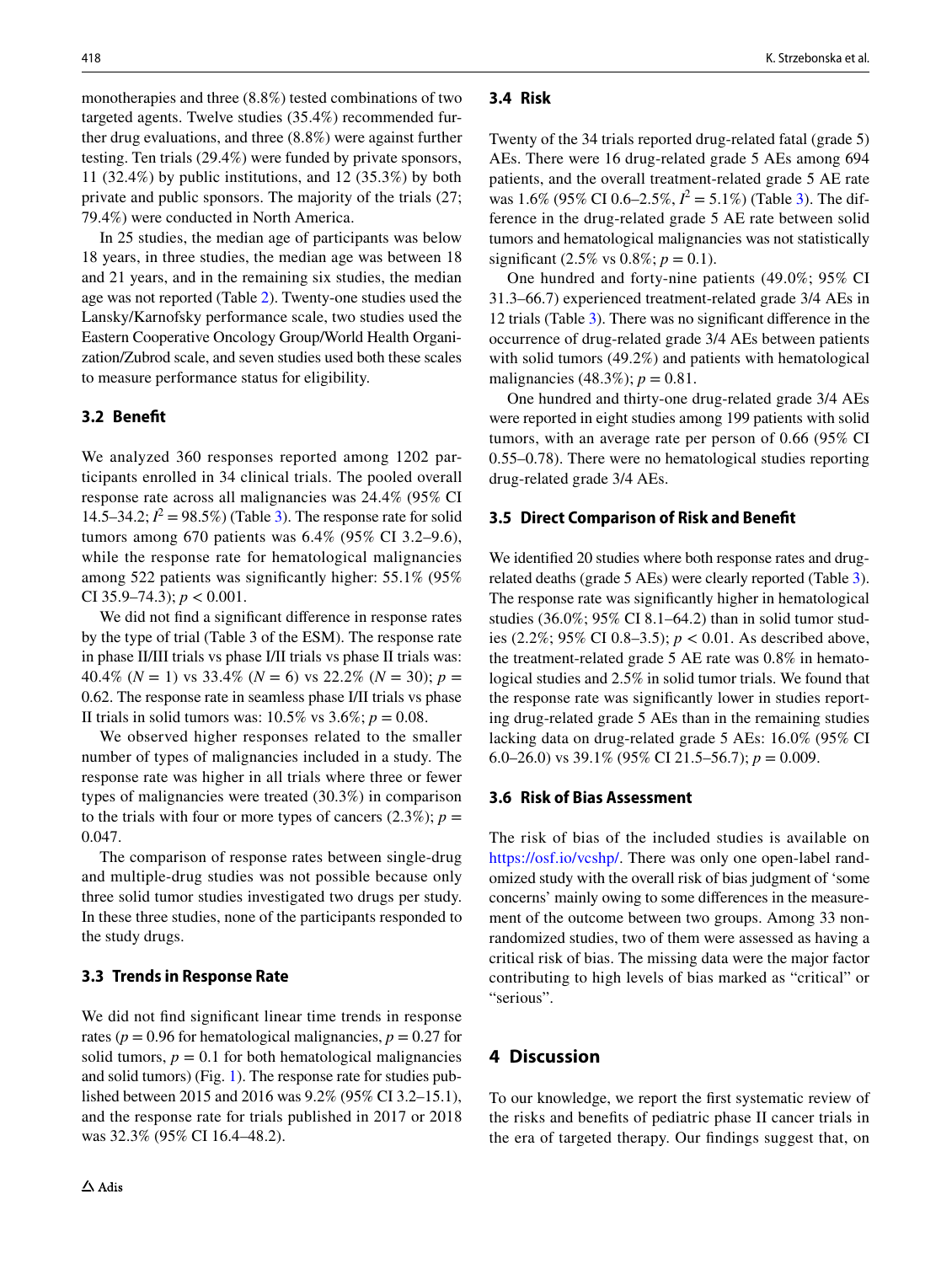# <span id="page-4-0"></span>**Table 1** Characteristics of 34 included clinical trials

| Characteristic                             | Category                | Type of tumor |               |         | Total              |
|--------------------------------------------|-------------------------|---------------|---------------|---------|--------------------|
|                                            |                         | Solid         | Hematological | Both    |                    |
| All studies                                |                         | 22(64.7)      | 9(26.5)       | 3(8.8)  | 34 (100)           |
| Publication year                           | 2015                    | 7(31.8)       | 1(11.1)       | 0(0)    | 8(23.5)            |
|                                            | 2016                    | 5(22.7)       | 0(0)          | 1(33.3) | 6(17.7)            |
|                                            | 2017                    | 2(9.1)        | $3(33.4^a)$   | 2(66.7) | 7(20.6)            |
|                                            | 2018                    | 5(22.7)       | 4(44.4)       | 0(0)    | 9(26.5)            |
|                                            | 2019                    | 2(9.1)        | 1(11.1)       | 0(0)    | 3(8.8)             |
|                                            | 2020                    | 1(4.6)        | 0(0)          | 0(0)    | 1(2.9)             |
| Locationsb                                 | Africa                  | 0(0)          | 1(11.1)       | 0(0)    | 1(2.9)             |
|                                            | Asia                    | 0(0)          | 3(33.3)       | 0(0)    | 3(8.8)             |
|                                            | Australia               | 4(18.2)       | 3(33.3)       | 0(0)    | 7(20.6)            |
|                                            | Europe                  | 8(36.4)       | 5(55.6)       | 1(33.3) | 14(41.2)           |
|                                            | North America           | 17(77.3)      | 8(88.9)       | 2(66.7) | 27(79.4)           |
|                                            | South America           | 1(4.6)        | 1(11.1)       | 0(0)    | 2(5.9)             |
|                                            | Not reported            | 1(4.6)        | 0(0)          | 0(0)    | 1(2.9)             |
| Funding                                    | Private                 | $6(27.2^a)$   | 4(44.4)       | 0(0)    | 10(29.4)           |
|                                            | Public                  | 10(45.5)      | $1(11.2^a)$   | 0(0)    | 11(32.4)           |
|                                            | Mixed                   | 5(22.7)       | 4(44.4)       | 3(100)  | 12(35.3)           |
|                                            | Unclear                 | 1(4.6)        | 0(0)          | 0(0)    | 1(2.9)             |
| Study status                               | Active, not recruiting  | 3(13.6)       | 4(44.4)       | 1(33.3) | 8(23.5)            |
|                                            | Completed               | 13(59.1)      | 4(44.4)       | 2(66.7) | 19(55.9)           |
|                                            | Terminated              | 4(18.2)       | $1(11.2^a)$   | 0(0)    | 5(14.7)            |
|                                            | Not reported            | 2(9.1)        | 0(0)          | 0(0)    | 2(5.9)             |
| Study definition                           | Phase I/II              | 3(13.6)       | 1(11.1)       | 1(33.3) | 5(14.7)            |
|                                            | Phase II                | 19 (86.4)     | 7(77.8)       | 2(66.7) | 28 (82.4)          |
|                                            | Phase II/III            | 0(0)          | 1(11.1)       | 0(0)    | 1(2.9)             |
| Population                                 | Pediatric only          | 16(72.7)      | 8(88.9)       | 3(100)  | 27 (79.4)          |
|                                            | Mixed                   | 6(27.3)       | 1(11.1)       | 0(0)    | 7(20.6)            |
| Number of tumor types studied in the trial | 1 type                  | 10(45.5)      | 7(77.8)       | 0(0)    | 17(50.0)           |
|                                            | 2 or 3 types            | 5(22.7)       | 2(22.2)       | 1(33.3) | 8(23.5)            |
|                                            | 4 types                 | 2(9.1)        | 0(0)          | 0(0)    | 2(5.9)             |
|                                            | More than 4             | $4(18.1^a)$   | 0(0)          | 2(66.7) | 6(17.7)            |
|                                            | Not reported            | 1(4.6)        | 0(0)          | 0(0)    | 1(2.9)             |
| Total number of investigational drugs      | 1 drug                  | 19 (86.4)     | 9(100)        | 3(100)  | 31(91.2)           |
|                                            | 2 drugs                 | 3(13.6)       | 0(0)          | 0(0)    | 3(8.8)             |
| Randomization                              | Yes                     | $1(4.5^a)$    | 0(0)          | 0(0)    | 1(2.9)             |
|                                            | N <sub>o</sub>          | 0(0)          | 0(0)          | 1(33.3) | 1(2.9)             |
|                                            | Not applicable          | 21 (95.5)     | 9(100)        | 2(66.7) | $32(94.2^a)$       |
| <b>Blinding</b>                            | <b>Blinding</b> present | 0(0)          | 0(0)          | 0(0)    | 0(0)               |
|                                            | No blinding             | 22 (100)      | 9(100)        | 3(100)  | 34 (100)           |
| Further studies recommended                | Yes                     | 7(31.8)       | 3(33.3)       | 2(66.7) | $12(35.4^{\circ})$ |
|                                            | No                      | 2(9.1)        | 1(11.1)       | 0(0)    | 3(8.8)             |
|                                            | Not reported            | 12(54.6)      | 5(55.6)       | 1(33.3) | 18 (52.9)          |
|                                            | Not applicable          |               |               |         |                    |
|                                            |                         | $1(4.5^a)$    | 0(0)          | 0(0)    | 1(2.9)             |

Data given as number of studies (%)

a Percentage was calculated by subtracting the remaining % values from 100%

<sup>b</sup>Some of the studies were conducted in more than 1 location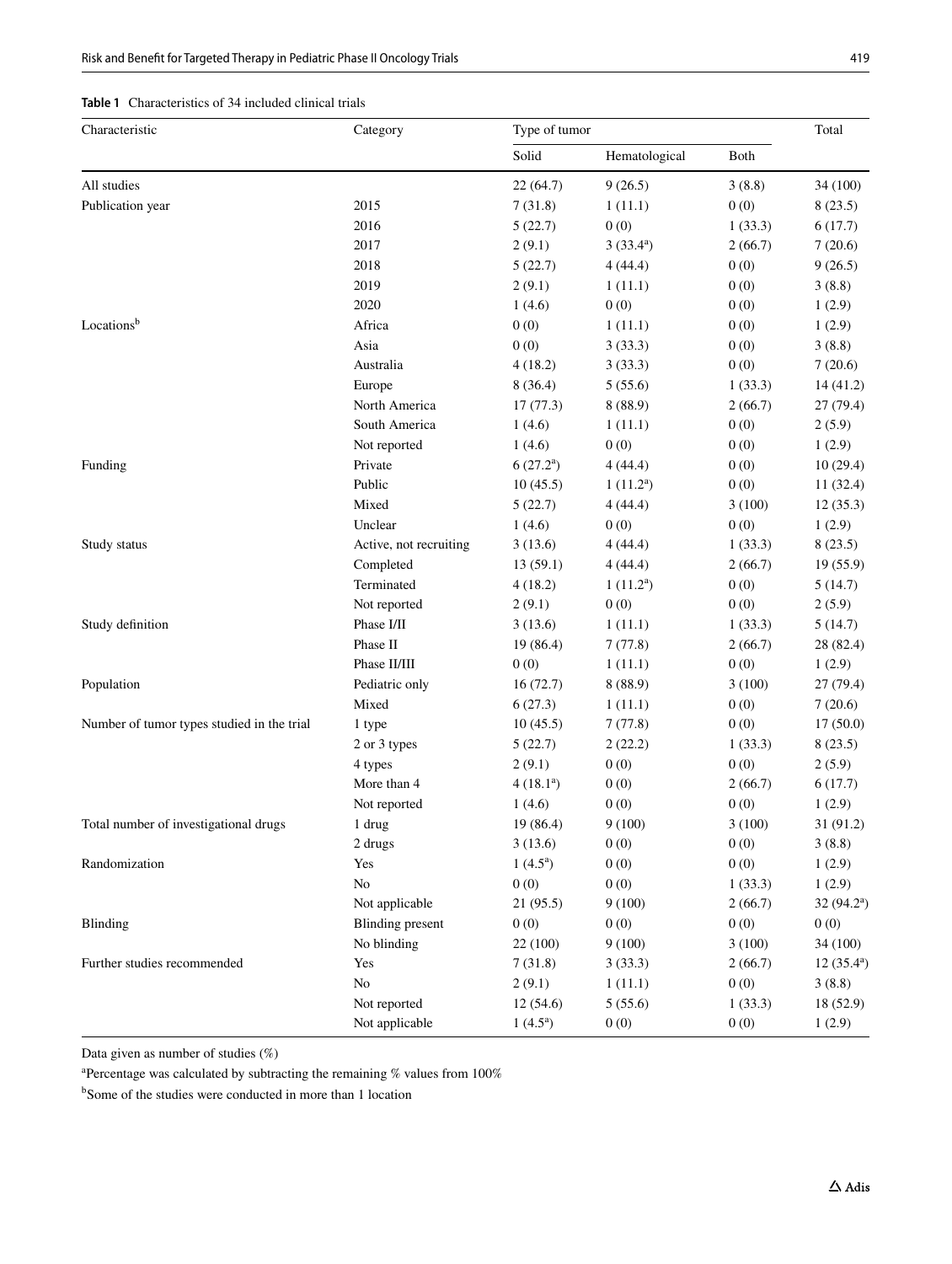## <span id="page-5-0"></span>**Table 2** Characteristics of patients

| Characteristic                                                       | Category               | Type of tumor |               |             |             |
|----------------------------------------------------------------------|------------------------|---------------|---------------|-------------|-------------|
|                                                                      |                        | Solid         | Hematological | Both        |             |
| Enrolled patients, $n$                                               |                        | 559           | 491           | 152         | 1202        |
| Evaluated patients, $n$ (%)                                          |                        | 524 (93.7)    | 470 (95.7)    | 151 (99.3)  | 1145 (95.3) |
| Male, $n (\%)^a$                                                     |                        | 290(51.9)     | 214(43.6)     | 80(52.6)    | 584 (48.6)  |
| Median age at enrollment, $n$ (%)<br>of studies <sup>b</sup> , years | <6                     | 0(0)          | 0(0)          | 0(0)        | 0(0)        |
|                                                                      | $6.0 - 11.9$           | 9(40.9)       | 3(33.3)       | 2(66.7)     | 14(41.2)    |
|                                                                      | $12.0 - 17.9$          | 8(36.4)       | 3(33.3)       | 0(0)        | 11(32.4)    |
|                                                                      | $18 - 21$              | 2(9.1)        | 1(11.1)       | 0(0)        | 3(8.8)      |
| Performance status scale used, $n$<br>$(\%)$ of studies              | Lansky/Karnofsky scale | 16(72.7)      | 4(44.4)       | 1(33.3)     | 21(61.8)    |
|                                                                      | ECOG/WHO/Zubrod        | 1(4.6)        | $1(11.2^d)$   | 0(0)        | 2(5.9)      |
|                                                                      | Both                   | $4(18.1^d)$   | 2(22.2)       | 1(33.3)     | 7(20.6)     |
|                                                                      | Other <sup>c</sup>     | 0(0)          | 0(0)          | $1(33.4^d)$ | 1(2.9)      |
|                                                                      | Not reported           | 1(4.6)        | 2(22.2)       | 0(0)        | 3(8.8)      |

*ECOG* Eastern Cooperative Oncology Group, *WHO* World Health Organization

a Sex was not reported in 1 mixed malignancy, 2 solid tumor, and 3 hematological malignancy studies

<sup>b</sup>Age was not reported in 1 mixed malignancy, 3 solid tumor, and 2 hematological malignancy studies

c Other: Lansky/Karnofsky scale plus Standard Children's Oncology Group criteria for performance status

<sup>d</sup>Percentage was calculated by subtracting the remaining % values from 100%

### <span id="page-5-1"></span>**Table 3** Response rates and toxicity in the type of malignancy subgroups

| Outcome                                                                        | Measure                                                | Type of malignancy |                                                    |                     |  |
|--------------------------------------------------------------------------------|--------------------------------------------------------|--------------------|----------------------------------------------------|---------------------|--|
|                                                                                |                                                        | Solid tumors       | Hematological malignancies Solid and hematological |                     |  |
| Benefit (34 clinical trials <sup>a</sup> )                                     | No. of studies                                         | 25                 | 12                                                 | 34 <sup>a</sup>     |  |
|                                                                                | Response rate, % (95% CI)                              | $6.4(3.2-9.6)$     | $55.1(35.9 - 74.3)$                                | 24.4 (14.5–34.2)    |  |
|                                                                                | $P$ value                                              | $< 0.001^{\rm b}$  |                                                    |                     |  |
| Drug-related fatal (grade 5) AEs<br>$(20 \text{ clinical trials}^{\circ})$     | No. of studies                                         | 15                 | 6                                                  | $20^{\circ}$        |  |
|                                                                                | Drug-related grade 5 AE rate, %<br>$(95\% \text{ CI})$ | $2.5(1.1-4.0)$     | $0.8(0.01-1.8)$                                    | $1.6(0.6-2.5)$      |  |
|                                                                                | $P$ value                                              | 0.1 <sup>b</sup>   |                                                    |                     |  |
| Benefit (20 clinical trials where<br>drug-related grade 5 AEs<br>$reportedc$ ) | No. of studies                                         | 15                 | 6                                                  | 20 <sup>c</sup>     |  |
|                                                                                | Response rate, % (95% CI)                              | $2.2(0.8-3.5)$     | $36.0(8.1-64.2)$                                   | $16.0(6.0-26.0)$    |  |
|                                                                                | $P$ value                                              | $0.0018^{b}$       |                                                    |                     |  |
| Patients with drug-related grade<br>3/4 AEs (12 clinical trials)               | No. of studies                                         | 9                  | 3                                                  | 12                  |  |
|                                                                                | % of patients with drug-related<br>3/4 AEs (95% CI)    | $49.2(29.0-68.4)$  | $48.3(6.6-93.6)$                                   | $49.0(31.3 - 66.7)$ |  |
|                                                                                | $P$ value                                              | 0.81 <sup>b</sup>  |                                                    |                     |  |

*AE* adverse event, *CI* confdence interval

a Responses of 3 studies including both types of malignancies were analyzed separately

<sup>b</sup>P value from Q test for heterogeneity comparing response rates, drug-related grade 3/4 AEs rates, and drug-related grade 5 AE rates between types of malignancy

c Fatal (grade 5) AEs related to treatment of 1 study including both types of malignancies were analyzed separately

average, one in four children who enroll in pediatric phase II trials respond to a targeted therapy agent, while one in 63 die from drug-related AEs. However, the response rates and drug-related deaths vary from study to study and depend on the type of malignancy. For example, in our sample of 34 clinical trials, one study (NCT01460160) reported that 99 patients out of 109 patients enrolled (90.8%) achieved complete remission; and another study (NCT03257631) reported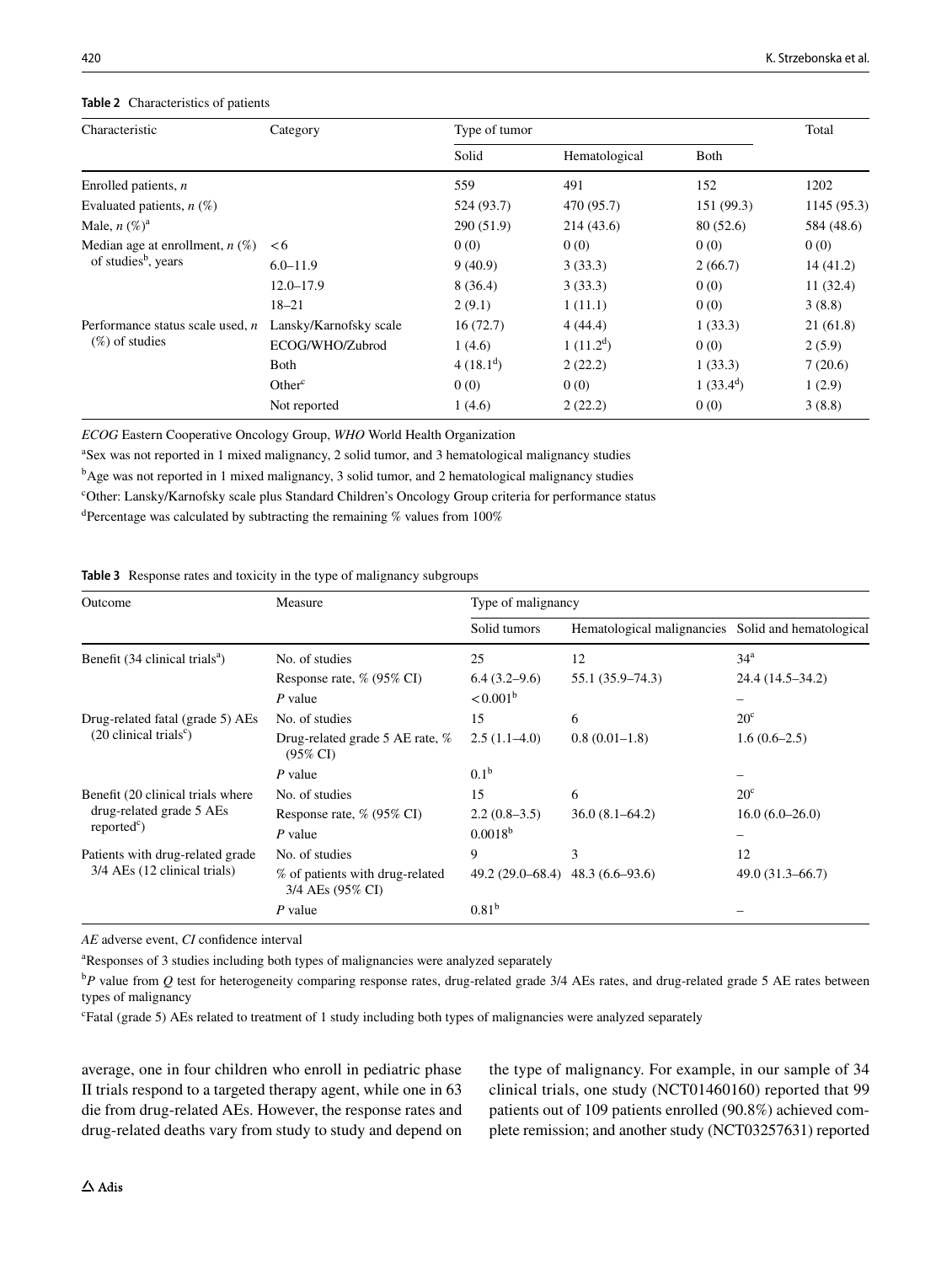<span id="page-6-0"></span>**Fig. 1** Time trends in response rates by type of malignancy. Response rates were calculated for categories of publication year (2015–16, 2017–18, and 2019–20). Error bars indicate standard error



ten treatment-emergent adverse events leading to death on 53 patients enrolled (18.9%).

In our previous meta-analysis of 74 pediatric oncology, phase I targeted therapy studies enrolling 2264 patients, we reported that the pooled objective response rate for targeted therapy trials was: 3.5% (95% CI 2.8–4.3), while the overall drug-related fatal (grade 5) AE rate was 1.8% (95% CI 1.0–2.6) [[17](#page-8-28)]. The overall response rate for solid tumor trials was lower in targeted phase I trials (2.5%) than in phase II trials (6.4%). This rate was also lower in hematological studies: 22.8% vs 55.1%. In the case of a treatment-related grade 5 AE rate for solid tumors, it was 1.7% in phase I trials vs 2.5% in phase II trials and for hematological malignancies: 3.2% vs 0.8%. These fndings support an expectation that pediatric phase II trials in oncology may pose a lower risk and a higher probability of direct beneft for the participants than phase I trials [\[17,](#page-8-28) [36\]](#page-9-1).

Despite the growing role of targeted therapy, continuous innovation, and recent emphasis on precision oncology, we found that the overall response rate in phase II targeted therapy trials (24.4%) is similar to the overall response rate in pediatric phase II cancer chemotherapy trials (19.6%; *N*  $= 45$ ). The overall fatal AE rate in targeted therapy trials (1.6%) was also similar to that reported with chemotherapy trials (1.4%) [[37](#page-9-2)]. However, a larger study of 570 phase II single-agent studies including 32,149 patients with nonpediatric cancers reports higher response rates for targeted therapy trials that adopted a personalized approach vs those that lacked a personalized strategy: median response 31.3% vs 7.5%;  $p < 0.0001$  [[38](#page-9-3)]. The median treatment-related death rate for the personalized therapy approach was similar to our result (1.5%) and slightly higher for all arms testing targeted agents (1.9%) [[38\]](#page-9-3).

Similarly to our previous study  $[17]$ , we found a significantly higher overall response rate in hematological malignancies compared with solid tumors. The reasons are biological diferences between these malignancies and diferent criteria of response measurement. We also found that the studies including three or fewer types of malignancies have a higher probability of beneft than the studies with four or more malignancies. The systematic analysis by Franshaw et al. published in 2019 supports this claim [\[39](#page-9-4)].

We did not compare the response rates between singledrug and multiple-drug studies because the majority of trials in our sample were single-drug studies. Previous studies have shown that using a combination of a few agents increases the likelihood of benefting in a trial [\[17](#page-8-28), [39](#page-9-4), [40](#page-9-5)].

We did not observe higher response rates in solid tumor seamless clinical trials than in traditional phase II clinical trials. The reason may be that only a few seamless clinical trials ultimately met our inclusion criteria and were analyzed.

Our fndings should be interpreted in light of the following limitations. First, we used broad inclusion criteria to analyze the overall response rate and drug-related adverse events in all available results of phase II trials by including not only published articles but also abstracts and summary results posted on the ClinicalTrials.gov registry. This resulted in diferences in the quality of outcomes reporting, which remains poor even in highly ranked oncology journals [[41\]](#page-9-6), and an overall serious risk of bias in the majority of included trials. For instance, we excluded 14 trials (41%)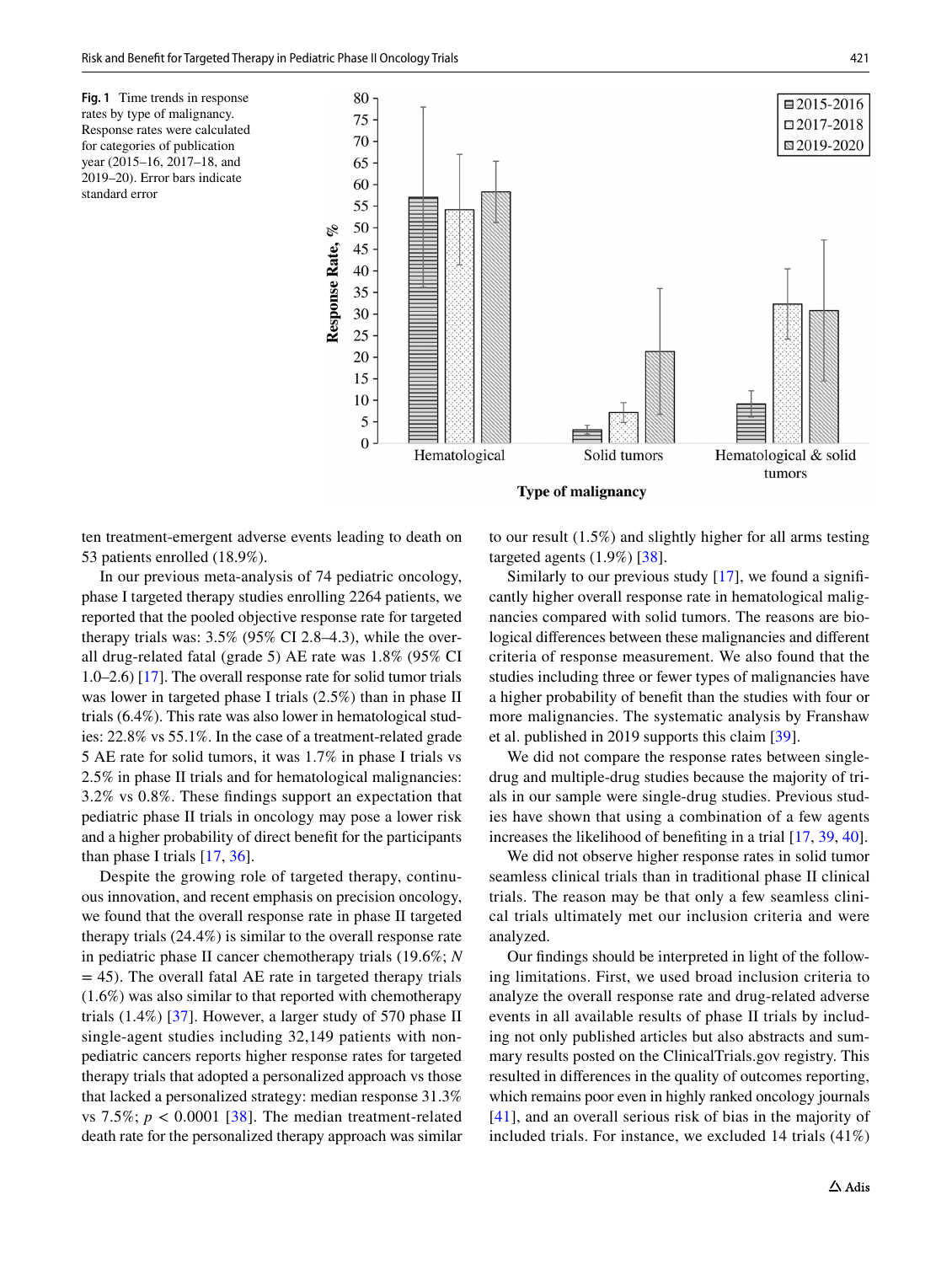from the meta-analysis of the drug-related grade 5 AE rate and 22 trials (65%) from the meta-analysis of drug-related grade 3 and 4 AEs, mainly because these outcomes were not clearly reported as treatment related. As a result, our risk estimates may be either over-estimated or underestimated. Moreover, participants' age was not reported in six trials (18%). Second, in 14 clinical trials, the number of drugrelated deaths was reported to be zero while ten out of the total 16 treatment-related deaths were reported in one study (NCT03257631), which signifcantly infuenced the overall drug-related grade 5 AE rate. Third, the trials included in our analysis were heterogeneous. Generally, we observed greater heterogeneity in the measurement of response rate than the drug-related fatal AE rate, and in hematological malignancy studies compared with solid tumor studies. We reduced it by performing subgroup analyses within cancer types (solid tumors and hematological malignancies) according to the number of drugs tested in a trial, study type, and the number of malignancies included in a study. Fourth, we did not explore whether cancer phase II clinical trials integrating biomarkers as eligibility criteria have higher response rates, as it was observed in single-agent targeted therapy, phase I studies [[20\]](#page-8-15). However, this limitation may determine a possible direction for future research. Fifth, objective response and progression-free survival are considered only surrogates for clinical beneft and do not necessarily translate to patientcentered outcomes as overall survival [[42–](#page-9-7)[47](#page-9-8)]. In addition, progression-free survival or overall survival are either not or inconsistently reported in phase II trials. For example, in our sample, three out of 34 studies reported median progressionfree survival, and one study reported median overall survival. Moreover, the reported survival rates included results for incomparable periods of time, with a range of 3 months to 10 years. Finally, all such analyses are necessarily fraught with publication bias as trials with poor response and significant toxicities may never be published while positive studies are rapidly published.

# **5 Conclusions**

Our systematic review of phase II trials testing targeted therapy agents in pediatric oncology demonstrated risks and benefts, the acceptability of which must be judged by the physician and patient (and patient's guardians) on a caseby-case basis. Our data provide an empirical basis to current discussion regarding the risk/beneft profle in pediatric oncology research. It also contributes to communication about the benefts and burdens in pediatric phase II cancer trials to participants and their guardians.

**Supplementary Information** The online version contains supplementary material available at<https://doi.org/10.1007/s11523-021-00822-5>.

**Acknowledgements** The authors thank Phyllis Zych Budka for linguistic edits.

## **Declarations**

**Funding** This work was supported by the National Science Center, Poland, UMO-2015/18/E/HS1/00354 [\(www.ncn.gov.pl\)](http://www.ncn.gov.pl). Mateusz T. Wasylewski, Karolina Strzebonska, Lucja Zaborowska, Maciej Polak, and Marcin Waligora (principal investigator) received the funding. The funders had no role in the study design, data collection and analysis, decision to publish, or preparation of the manuscript.

**Conflict of interest** Marcin Waligora reports personal fees from the Advisory Bioethics Council (Sanof) outside the submitted work. Karolina Strzebonska, Mateusz T. Wasylewski, Lucja Zaborowska, Maciej Polak, Emilia Slugocka, Jakub Stras, Mateusz Blukacz, and Bishal Gyawali have no conficts of interest that are directly relevant to the content of this article.

**Ethics approval** Not applicable.

**Consent to participate** Not applicable.

**Consent for publication** Not applicable.

**Availability of data and material** Data are available in the Open Science Framework online public database ([https://osf.io/zhngb/\)](https://osf.io/zhngb/). Additional data are available upon request.

**Code availability** Not applicable.

**Author contributions** MW, BG, and KS developed the concept for the research study. LZ, MTW, KS, ES, and MB performed abstract screening. LZ, MTW, ES, and JS conducted full-text screening and data extraction. LZ and MTW assessed the risk of bias. MP performed the statistical analyses. KS drafted the manuscript and was responsible for coordination of all aspects of the work. All the authors critically revised the manuscript for important intellectual content and approved the fnal version.

**Open Access** This article is licensed under a Creative Commons Attribution-NonCommercial 4.0 International License, which permits any non-commercial use, sharing, adaptation, distribution and reproduction in any medium or format, as long as you give appropriate credit to the original author(s) and the source, provide a link to the Creative Commons licence, and indicate if changes were made. The images or other third party material in this article are included in the article's Creative Commons licence, unless indicated otherwise in a credit line to the material. If material is not included in the article's Creative Commons licence and your intended use is not permitted by statutory regulation or exceeds the permitted use, you will need to obtain permission directly from the copyright holder. To view a copy of this licence, visit <http://creativecommons.org/licenses/by-nc/4.0/>.

# **References**

<span id="page-7-0"></span>1. Adamson P, Arons D, Baumberger J, Fleury M, Hofman RI, Leach D, et al. Translating discovery into cures for children with cancer. Childhood cancer research landscape report. Alliance for Childhood Cancer and American Cancer Society; 2016. pp. 1–88. [https://www.cancer.org/content/dam/cancer-org/research/](https://www.cancer.org/content/dam/cancer-org/research/translating-discovery-into-cures-for-children-with-cancer-landscape-report.pdf)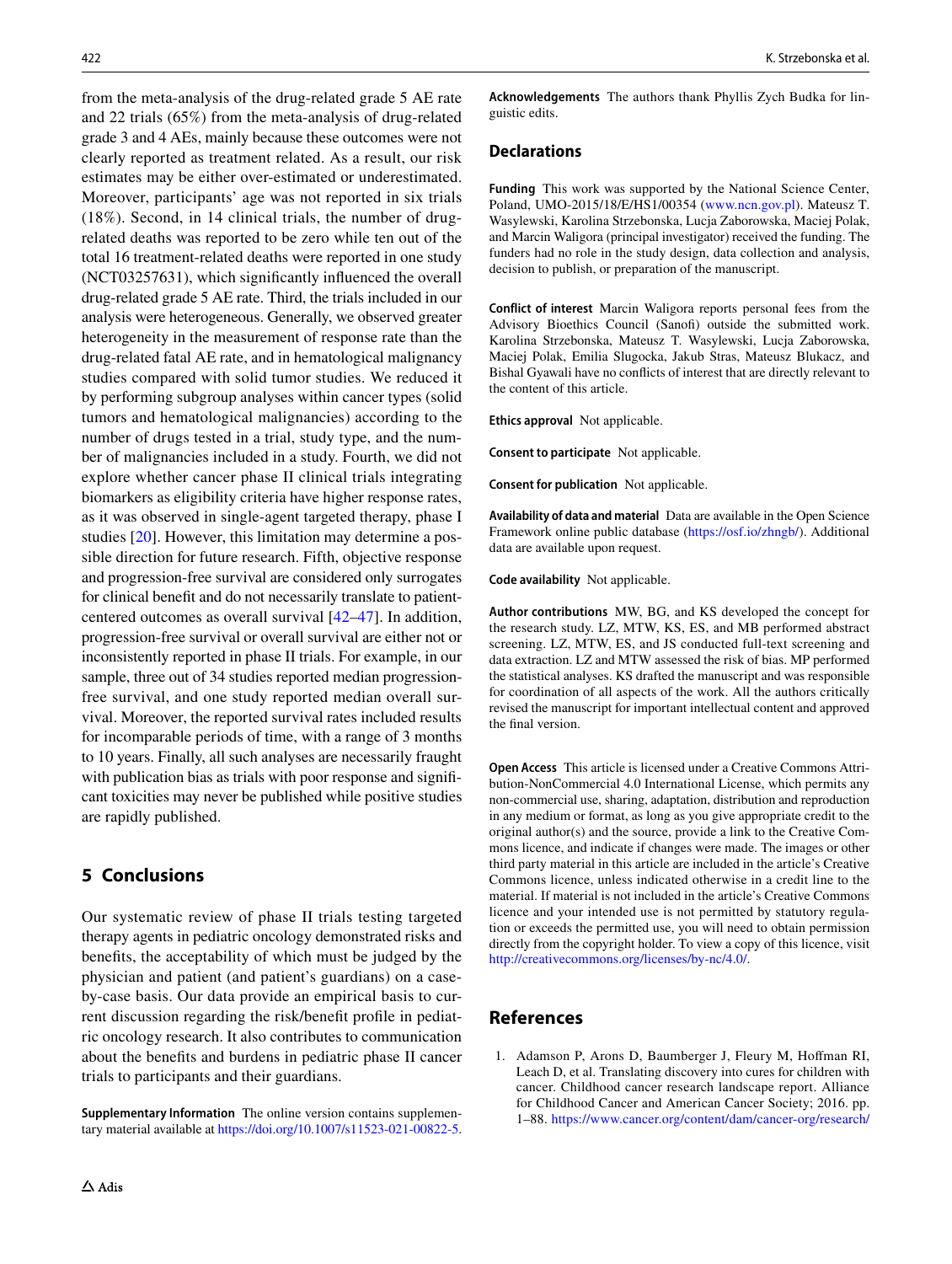[translating-discovery-into-cures-for-children-with-cancer-lands](https://www.cancer.org/content/dam/cancer-org/research/translating-discovery-into-cures-for-children-with-cancer-landscape-report.pdf) [cape-report.pdf](https://www.cancer.org/content/dam/cancer-org/research/translating-discovery-into-cures-for-children-with-cancer-landscape-report.pdf). Accessed 31 Mar 2021.

- <span id="page-8-0"></span>2. Atun R, Bhakta N, Denburg A, Frazier AL, Friedrich P, Gupta S, et al. Sustainable care for children with cancer: a Lancet Oncology Commission. Lancet Oncol. 2020;21(4):e185–224. [https://doi.org/](https://doi.org/10.1016/S1470-2045(20)30022-X) [10.1016/S1470-2045\(20\)30022-X](https://doi.org/10.1016/S1470-2045(20)30022-X).
- <span id="page-8-1"></span>3. Wasylewski MT, Strzebonska K, Koperny M, Polak M, Kimmelman J, Waligora M. Clinical development success rates and social value of pediatric phase 1 trials in oncology. PLoS ONE. 2020;15(6):e0234911. [https://doi.org/10.1371/journal.pone.02349](https://doi.org/10.1371/journal.pone.0234911) [11.](https://doi.org/10.1371/journal.pone.0234911)
- <span id="page-8-2"></span>4. Bedard PL, Hyman DM, Davis MS, Siu LL. Small molecules, big impact: 20 years of targeted therapy in oncology. Lancet. 2020;395(10229):1078–88. [https://doi.org/10.1016/S0140-](https://doi.org/10.1016/S0140-6736(20)30164-1) [6736\(20\)30164-1](https://doi.org/10.1016/S0140-6736(20)30164-1).
- <span id="page-8-3"></span>5. Caldwell PHY, Murphy SB, Butow PN, Craig JC. Clinical trials in children. Lancet. 2004;364(9436):803–11. [https://doi.org/10.](https://doi.org/10.1016/S0140-6736(04)16942-0) [1016/S0140-6736\(04\)16942-0.](https://doi.org/10.1016/S0140-6736(04)16942-0)
- 6. Podany AT. Ethical considerations in pediatric research. In: Buck ML, Manasco KB, editors. PedSAP 2017 book 1 research and study design in pediatrics. Lenexa: American College of Clinical Pharmacy; 2015.
- <span id="page-8-4"></span>7. Anderson B, Wolfe I, Muruganand A, Mody R. Accrual trends for Children's Oncology Group clinical trials: a single center experience. J Pediatr Hematol Oncol. 2020;42(7):e546–50. [https://doi.](https://doi.org/10.1097/MPH.0000000000001938) [org/10.1097/MPH.0000000000001938](https://doi.org/10.1097/MPH.0000000000001938).
- <span id="page-8-5"></span>8. Wendler D. When and how to include vulnerable subjects in clinical trials. Clin Trials. 2020;17(6):696–702. [https://doi.org/](https://doi.org/10.1177/1740774520945601) [10.1177/1740774520945601](https://doi.org/10.1177/1740774520945601).
- <span id="page-8-6"></span>9. Pandolfini C, Bonati M. A literature review on off-label drug use in children. Eur J Pediatr. 2005;164(9):552–8. [https://doi.org/10.](https://doi.org/10.1007/s00431-005-1698-8) [1007/s00431-005-1698-8](https://doi.org/10.1007/s00431-005-1698-8).
- <span id="page-8-7"></span>10. Lim M, Shulman DS, Roberts H, Li A, Clymer J, Bona K, et al. Off-label prescribing of targeted anticancer therapy at a large pediatric cancer center. Cancer Med. 2020;9(18):6658–66. [https://doi.](https://doi.org/10.1002/cam4.3349) [org/10.1002/cam4.3349.](https://doi.org/10.1002/cam4.3349)
- <span id="page-8-8"></span>11. Brown SR, Gregory WM, Twelves CJ, Brown J. A practical guide to designing phase II trials in oncology. New York: Wiley; 2014. [https://doi.org/10.1002/9781118763612.](https://doi.org/10.1002/9781118763612)
- <span id="page-8-9"></span>12. Wendler D. Three steps to protecting pediatric research participants from excessive risks. PLoS Clin Trial. 2006;1(5):e25. <https://doi.org/10.1371/journal.pctr.0010025>.
- 13. Waligora M, Strzebonska K, Wasylewski MT. Neither the harm principle nor the best interest standard should be applied to pediatric research. Am J Bioeth. 2018;18(8):72–4. [https://doi.org/10.](https://doi.org/10.1080/15265161.2018.1485762) [1080/15265161.2018.1485762](https://doi.org/10.1080/15265161.2018.1485762).
- <span id="page-8-10"></span>14. Kimmelman J, Waligora M, Lynch HF. Participant protection in phase 1 pediatric cancer trials. JAMA Pediatr. 2019;173(1):8–9. <https://doi.org/10.1001/jamapediatrics.2018.3629>.
- <span id="page-8-11"></span>15. Rid A, Wendler D. A framework for risk-beneft evaluations in biomedical research. Kennedy Inst Ethics J. 2011;21(2):141–79. <https://doi.org/10.1353/ken.2011.0007>.
- <span id="page-8-14"></span>16. Dorris K, Liu C, Li D, Hummel TR, Wang X, Perentesis J, et al. A comparison of safety and efficacy of cytotoxic versus molecularly targeted drugs in pediatric phase I solid tumor oncology trials. Pediatr Blood Cancer. 2017;64(3). [https://doi.org/10.1002/pbc.](https://doi.org/10.1002/pbc.26258) [26258](https://doi.org/10.1002/pbc.26258).
- <span id="page-8-28"></span>17. Waligora M, Bala MM, Koperny M, Wasylewski MT, Strzebonska K, Jaeschke R, et al. Risk and surrogate beneft for pediatric phase I trials in oncology: a systematic review with meta-analysis. PLoS Med. 2018;15(2):e1002505. [https://doi.org/10.1371/journal.pmed.](https://doi.org/10.1371/journal.pmed.1002505) [1002505](https://doi.org/10.1371/journal.pmed.1002505).
- 18. Cohen JW, Akshintala S, Kane E, Gnanapragasam H, Widemann BC, Steinberg SM. A systematic review of pediatric phase I trials in oncology: toxicity and outcomes in the era of targeted therapies.

Oncologist. 2020;25(6):532–40. [https://doi.org/10.1634/theon](https://doi.org/10.1634/theoncologist.2019-0615) [cologist.2019-0615.](https://doi.org/10.1634/theoncologist.2019-0615)

- 19. Hazim A, Mills G, Prasad V, Haslam A, Chen EY. Relationship between response and dose in published, contemporary phase I oncology trials. J Natl Compr Netw. 2020;18(4):428–33. [https://](https://doi.org/10.6004/jnccn.2019.7375) [doi.org/10.6004/jnccn.2019.7375.](https://doi.org/10.6004/jnccn.2019.7375)
- <span id="page-8-15"></span>20. Mackley MP, Fernandez NR, Fletcher B, Woolcott CG, Fernandez CV. Revisiting risk and beneft in early oncology trials in the era of precision medicine: a systematic review and meta-analysis of phase I trials of targeted single-agent anticancer therapies. JCO Precis Oncol. 2021;5:17–26. [https://doi.org/10.1200/PO.20.](https://doi.org/10.1200/PO.20.00214) [00214.](https://doi.org/10.1200/PO.20.00214)
- <span id="page-8-16"></span>21. Carlisle B, Demko N, Freeman G, Hakala A, Mackinnon N, Ramsay T, et al. Beneft, risk, and outcomes in drug development: a systematic review of sunitinib. J Natl Cancer Inst. 2015;108(1):djv292. [https://doi.org/10.1093/jnci/djv292.](https://doi.org/10.1093/jnci/djv292)
- <span id="page-8-17"></span>22. Mattina J, Carlisle B, Hachem Y, Fergusson D, Kimmelman J. Inefficiencies and patient burdens in the development of the targeted cancer drug sorafenib: a systematic review. PLoS Biol. 2017;15(2):e2000487. [https://doi.org/10.1371/journal.pbio.20004](https://doi.org/10.1371/journal.pbio.2000487) [87.](https://doi.org/10.1371/journal.pbio.2000487)
- <span id="page-8-18"></span>23. Ljubas J, Ovesen T, Rusan M. A systematic review of phase II targeted therapy clinical trials in anaplastic thyroid cancer. Cancers. 2019;11(7):943. <https://doi.org/10.3390/cancers11070943>.
- <span id="page-8-19"></span>24. Silberholz J, Bertsimas D, Vahdat L. Clinical beneft, toxicity and cost of metastatic breast cancer therapies: systematic review and meta-analysis. Breast Cancer Res Treat. 2019;176(3):535–43. [https://doi.org/10.1007/s10549-019-05208-w.](https://doi.org/10.1007/s10549-019-05208-w)
- <span id="page-8-20"></span>25. de Oliveira RL, Deschoemaeker S, Henze AT, Debackere K, Finisguerra V, Takeda Y, et al. Gene-targeting of Phd2 improves tumor response to chemotherapy and prevents side-toxicity. Cancer Cell. 2012;22(2):263–77. [https://doi.org/10.1016/j.ccr.2012.](https://doi.org/10.1016/j.ccr.2012.06.028) [06.028.](https://doi.org/10.1016/j.ccr.2012.06.028)
- <span id="page-8-21"></span>26. Wang H, Yu J, Lu X, He X. Nanoparticle systems reduce systemic toxicity in cancer treatment. Nanomedicine. 2016;11(2):103–6. <https://doi.org/10.2217/nnm.15.166>.
- <span id="page-8-13"></span>27. Waligora M, Strzebonska K, Wasylewski M, Polak M, Gyawali B. Risk and beneft for pediatric phase II targeted therapy trials in oncology: a systematic review with meta-analysis. CRD42020146491. PROSPERO; 2020. [https://www.crd.york.](https://www.crd.york.ac.uk/prospero/display_record.php?ID=CRD42020146491) [ac.uk/prospero/display\\_record.php?ID=CRD42020146491](https://www.crd.york.ac.uk/prospero/display_record.php?ID=CRD42020146491). Accessed 31 Mar 2021.
- <span id="page-8-22"></span>28. Canadian Agency for Drugs and Technologies in Health. CADTH peer review checklist for search strategies. Ottawa: The Agency; 2013. [https://www.cadth.ca/sites/default/fles/is/Peer\\_review/](https://www.cadth.ca/sites/default/files/is/Peer_review/CADTH%20Peer%20Review%20Checklist%20for%20Search%20Strategies_e.pdf) [CADTH%20Peer%20Review%20Checklist%20for%20Search%](https://www.cadth.ca/sites/default/files/is/Peer_review/CADTH%20Peer%20Review%20Checklist%20for%20Search%20Strategies_e.pdf) [20Strategies\\_e.pdf](https://www.cadth.ca/sites/default/files/is/Peer_review/CADTH%20Peer%20Review%20Checklist%20for%20Search%20Strategies_e.pdf). Accessed 31 Mar 2021.
- <span id="page-8-12"></span>29. Karp DD, Falchook GS, editors. Handbook of targeted cancer therapy and immunotherapy. Targeted cancer therapy. 2nd ed. Philadelphia: Wolters Kluwer; 2018.
- <span id="page-8-23"></span>30. Dhani N, Tu D, Sargent DJ, Seymour L, Moore MJ. Alternate endpoints for screening phase II studies. Clin Cancer Res. 2009;15(6):1873–82. [https://doi.org/10.1158/1078-0432.](https://doi.org/10.1158/1078-0432.CCR-08-2034) [CCR-08-2034](https://doi.org/10.1158/1078-0432.CCR-08-2034).
- <span id="page-8-24"></span>31. Center for International Blood and Marrow Transplant Research. AML response criteria. [https://www.cibmtr.org/manuals/fm/1/en/](https://www.cibmtr.org/manuals/fim/1/en/topic/aml-response-criteria) [topic/aml-response-criteria](https://www.cibmtr.org/manuals/fim/1/en/topic/aml-response-criteria). Accessed 6 May 2021.
- <span id="page-8-25"></span>32. Center for International Blood and Marrow Transplant Research. ALL response criteria. [https://www.cibmtr.org/manuals/fm/1/en/](https://www.cibmtr.org/manuals/fim/1/en/topic/all-response-criteria) [topic/all-response-criteria.](https://www.cibmtr.org/manuals/fim/1/en/topic/all-response-criteria) Accessed 6 May 2021.
- <span id="page-8-26"></span>33. National Cancer Institute. Common terminology criteria for adverse events: (CTCAE). [https://ctep.cancer.gov/protocoldevelop](https://ctep.cancer.gov/protocoldevelopment/electronic_applications/ctc.htm) [ment/electronic\\_applications/ctc.htm](https://ctep.cancer.gov/protocoldevelopment/electronic_applications/ctc.htm). Accessed 31 Mar 2021.
- <span id="page-8-27"></span>34. Sterne JAC, Hernán MA, Reeves BC, Savović J, Berkman ND, Viswanathan M, et al. ROBINS-I: a tool for assessing risk of bias